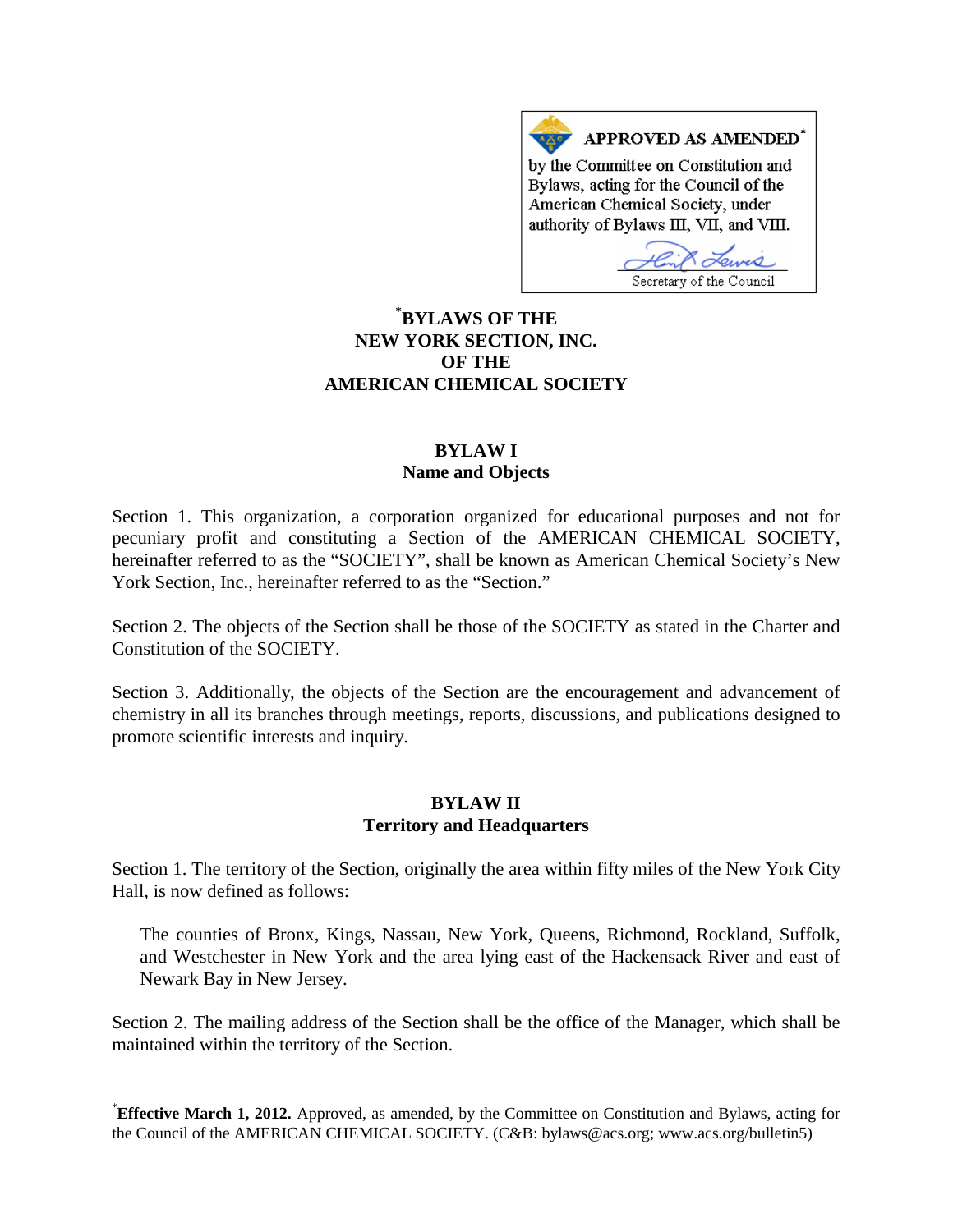### **BYLAW III Regulations Accepted**

The Constitution, Bylaws, and Regulations of the SOCIETY, insofar as they apply to the affairs of the Section, and the provisions of the Certificate of Incorporation of the Section are accepted as binding upon the Section.

## **BYLAW IV Membership**

Section 1. The rolls of the Section shall include those MEMBERS, STUDENT MEMBERS, and Society Affiliates of the SOCIETY residing within the territory of the Section. Any exceptions to this rule shall be made in conformity with the Constitution and Bylaws of the SOCIETY.

Section 2. MEMBERS and STUDENT MEMBERS shall have such rights and privileges as are accorded them by the Constitution and Bylaws of the SOCIETY.

Section 3. The Section may have Local Section Affiliates as authorized in the Constitution and Bylaws of the SOCIETY.

Section 4. The Section rolls also shall include those Society Affiliates either residing within the territory of the Section or in accordance with the Constitution and Bylaws of the SOCIETY.

Section 5. Society Affiliates and Local Section Affiliates may not vote for or hold an elective position of the Section, vote on the Certificate of Incorporation or bylaws of the Section, or serve as voting members of the Executive Committee or Board of Directors; in addition, Local Section Affiliates may not serve on the Executive Committee or Board of Directors in a non-voting capacity.

## **BYLAW V Organization**

Section 1. Officers of the Section shall be the Chair, Chair-Elect, Secretary, and Treasurer.

Section 2. There shall be a Board of Directors constituted of the officers, the Councilors, the Immediate Past Chair, if still a member of the Section, one representative from each Subsection, Topical Group, and Group of permanent status and in good standing, and Directors-at-Large sufficient in number to total an odd number of Directors, with a minimum of two and a maximum of three Directors-at-Large. The Manager of the Section is appointed annually by the Chair after consultation with the Executive Committee and approval by the Board of Directors, The Manager shall be an ex officio member of the Board of Directors, without vote.

Section 3. Councilors and Alternate Councilors shall be determined in number to meet the allotment of the SOCIETY to the Section.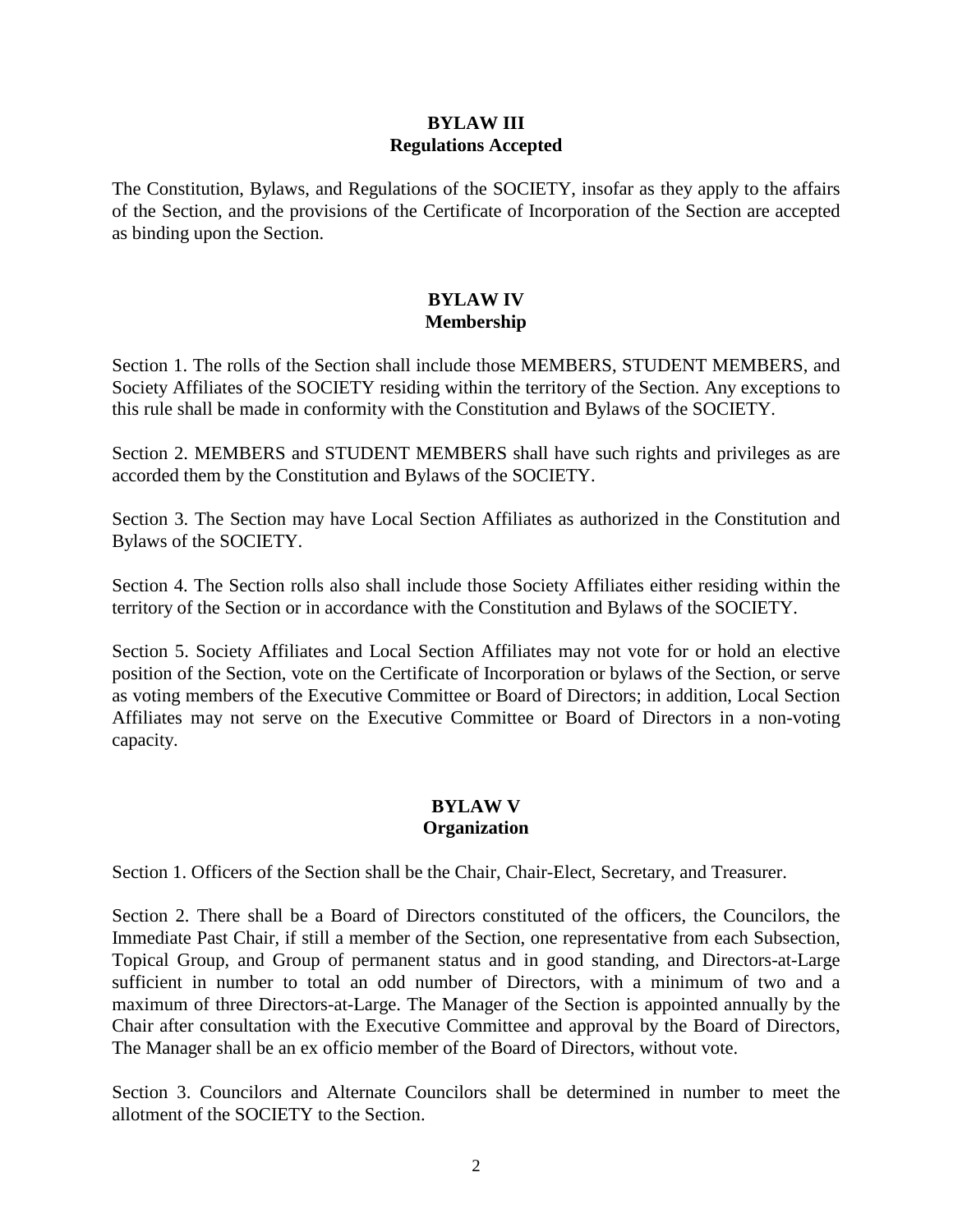Section 4. The Board of Directors shall have authority to appoint an Assistant Secretary and/or an Assistant Treasurer to assist the Secretary and/or Treasurer in their duties. These persons shall serve for terms determined by the Board of Directors and shall not be deemed officials of the Section by virtue of these appointments.

Section 5. There shall be an Executive Committee constituted of the officers of the Section and the most recent available Past Chair.

#### **BYLAW VI Nominations and Elections**

Section 1. There shall be a Nominating Committee constituted of a minimum of seven members, the Chair, two most recent, available Past Chairs, the Chairs of the Subsections and Topical Discussion Groups, and the Chair-Elect. The Chair-Elect shall serve as nonvoting Chair of the Nominating Committee.

Section 2. The Nominating Committee shall submit a minimum of two nominees for Chair-Elect; a minimum of one nominee each for the other elective officers; and a number of nominees for Councilor/Alternate Councilor at least twice the number of Councilor openings to be filled. The Committee shall report its nominations to the Board of Directors by February 15. Other nominations for these positions may be made by petition, provided such nominations are in writing, signed by at least one percent of the membership of the Section, no more than one-third (1/3) of the petitioners having a Section mailing address in a single county of the Section, and received by the Secretary by March 1. The willingness of each nominee, including petition nominees, to serve if elected shall be determined in advance of the balloting. The list of nominees shall be published in the May issue of *The Indicator*.

Section 3. The election of officers and Councilors/Alternate Councilors from nominations so made shall be by ballots sent to all members in April or May. The candidate for each officer position who receives the largest number of votes for that office shall be declared elected. The candidates for Councilor/Alternate Councilor receiving the highest numbers of votes, up to the number of Councilors to be elected, shall be declared elected Councilors. The candidates receiving the next highest numbers of votes, up to the number of vacancies in Alternate Councilors for the succeeding calendar year, shall be declared elected Alternate Councilors.

Section 4. The ballot shall list all candidates in random order, such order to be determined by lot. The ballot may indicate each candidate who is an officer of the Section or of the SOCIETY or a member of an elected or standing committee of the Council or a SOCIETY committee. The ballot may be accompanied by biographical sketches of the candidates. Members shall be instructed to vote for a stated number of candidates. The balloting method that the Section will use will be consistent with the SOCIETY's balloting procedures and meet the requirements of (a) fair balloting that is open to all eligible members, (b) anonymity, (c) protection against fraudulent balloting, (d) ballot archiving, and (e) the timely reporting and archiving of balloting results. The ballot shall be distributed in time to be received by the Manager on or before May 30. A period of at least three weeks must be provided between the date of distribution of the ballots to the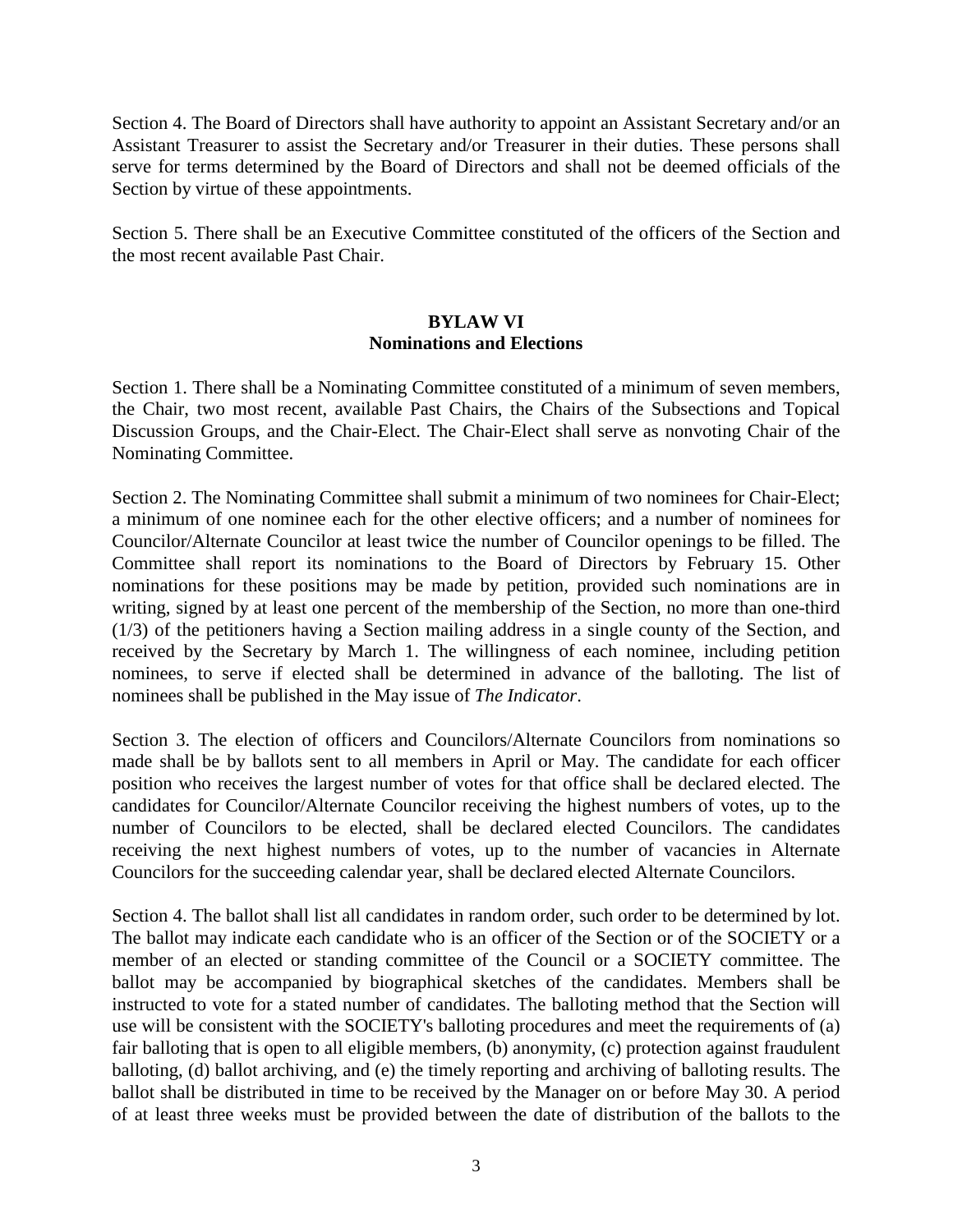members and the deadline for their return to the Manager. The Manager shall deliver, unexamined, to the Tellers all ballots received by the deadline. Tellers who are not themselves candidates for election shall be appointed by the Chair. The Tellers shall use the list of members provided by the Secretary to verify eligibility of all those voting; any ballot not so validated shall be rejected. Ballots having votes for more than the proper number of candidates or not returned as instructed or by the stated date shall be invalid. The Tellers shall count the votes on the valid ballots and certify the results to the Secretary on or before June 30. All dates in this section may be subject to change by the Board of Directors when circumstances require change.

Section 5. In case of a tie vote for any position elected in accordance with these bylaws, the Board of Directors shall make the final selection from those tied.

Section 6. In case there are more than two candidates for the office of Chair-Elect and no candidate receives a majority of the ballots cast in the election, a new ballot for Chair-Elect shall be prepared and distributed to all members of the Section, listing only the two candidates receiving the largest numbers of votes in the first election. The candidate receiving the majority of votes cast in this second election shall be considered elected.

# **BYLAW VII Terms of Officials**

Section 1. Officers and Directors of the Section shall assume office on January 1 following their election. Officers of the Section shall hold their office for a term of one year, except that the offices of Secretary and Treasurer may be held for terms of two years each if so identified at the time of election. The terms of Secretary and Treasurer shall be limited to three consecutive twoyear terms.

Section 2. The Chair-Elect at the end of the term shall succeed to the office of Chair.

Section 3. Councilors and Alternate Councilors shall assume their offices on January 1 following their election. Their terms shall be three years each.

# **BYLAW VIII Vacancies**

Section 1. A vacancy during the term of any elected position shall be considered to arise through resignation, death, illness, or other condition that renders service impossible. A vacancy shall also exist if there is a failure of such elected person to qualify or to continue to qualify as a member of the Section.

Section 2. In case of a vacancy in the office of Chair, the Chair-Elect shall assume the added duties of the Chair for the unexpired term. In such case, both a Chair and Chair-Elect shall be elected at the next election by the procedure stated above, modified to the extent that the Nominating Committee shall report also one or more nominations for the office of Chair.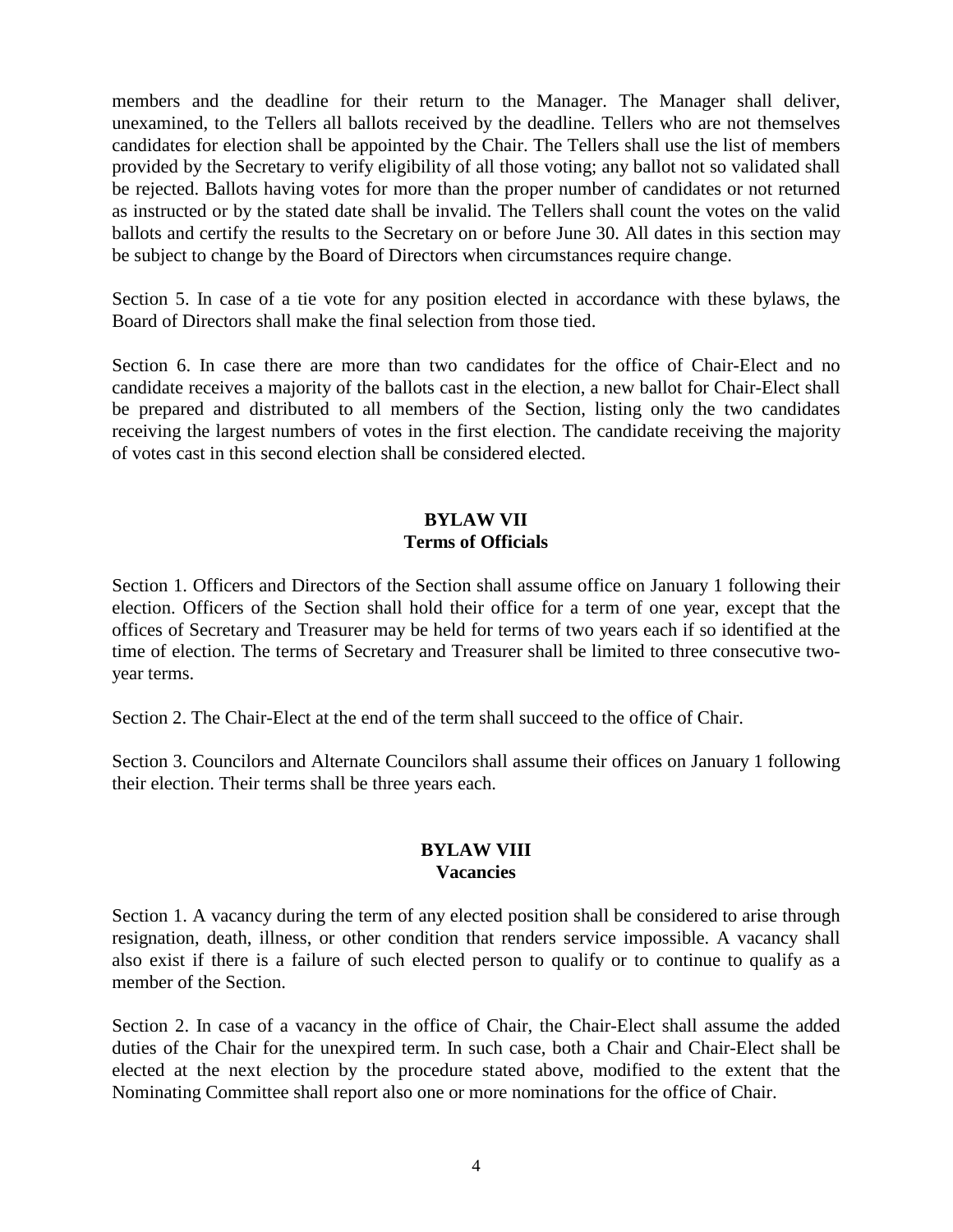Section 3. Vacancies in Councilors, arising during their terms, shall be filled for the remainder of the term by the Alternate Councilor having the next highest vote count for the corresponding term.

Section 4. Vacancies for Alternate Councilor positions shall be filled until the next annual ballot election by appointment by the Board of Directors. At the next annual ballot election, the candidates to fill vacant Alternate Councilor positions shall be listed in a separate section of the election ballot.

Section 5. Vacancies other than those referred to above shall be filled by appointment by the Board of Directors for the unexpired term.

#### **BYLAW IX Duties of Officials**

Section 1. The duties of the officers, Directors, Councilors, and Alternate Councilors shall be those customarily performed by such officials in other Sections of the SOCIETY, together with any additional duties described herein, and in the case of the officers and Directors, such other duties as may be assigned to them from time to time by the Board of Directors.

Section 2. The Chair shall serve as Chair of the Board of Directors, preside over meetings of the Board and of the Section, appoint chairs of all committees of the Section and of the Board, and in general serve as the Chief Executive Officer of the Section.

Section 3. The Chair-Elect shall assume the duties of the Chair in the temporary absence or incapacity of the Chair until the termination of such absence or incapacity.

Section 4. The Secretary shall keep the minutes of the meetings of the Board of Directors and of the Section, maintain a list of names and addresses of the members and affiliates, distribute notices of meetings and other communications from the Section to the members and affiliates, forward to the SOCIETY such reports and information as required from time to time by the SOCIETY, and conduct correspondence and perform other duties necessary to the work of that office.

Section 5. The Treasurer shall be the custodian of the monies and other financial assets of the Section. The Treasurer shall maintain separate records for (a) current funds, (b) investments, (c) medal award funds, and (d) such other special funds as may be established from time to time. The Treasurer shall be authorized under conditions to be established by the Board of Directors to draw checks against current funds only for expenses in connection with activities previously authorized. Payments for amounts above \$20 that are not for activities previously authorized, and all withdrawals from funds (b), (c), and (d) above shall require authorization by the Board of Directors. Tercentenary Fund assets may be withdrawn only as provided in these bylaws. The Treasurer shall render a financial report to the Board of Directors within three months of the close of the preceding fiscal year, at the time of retirement from office, and at other times when requested by the Board of Directors. The Treasurer shall be bonded and the cost of said bond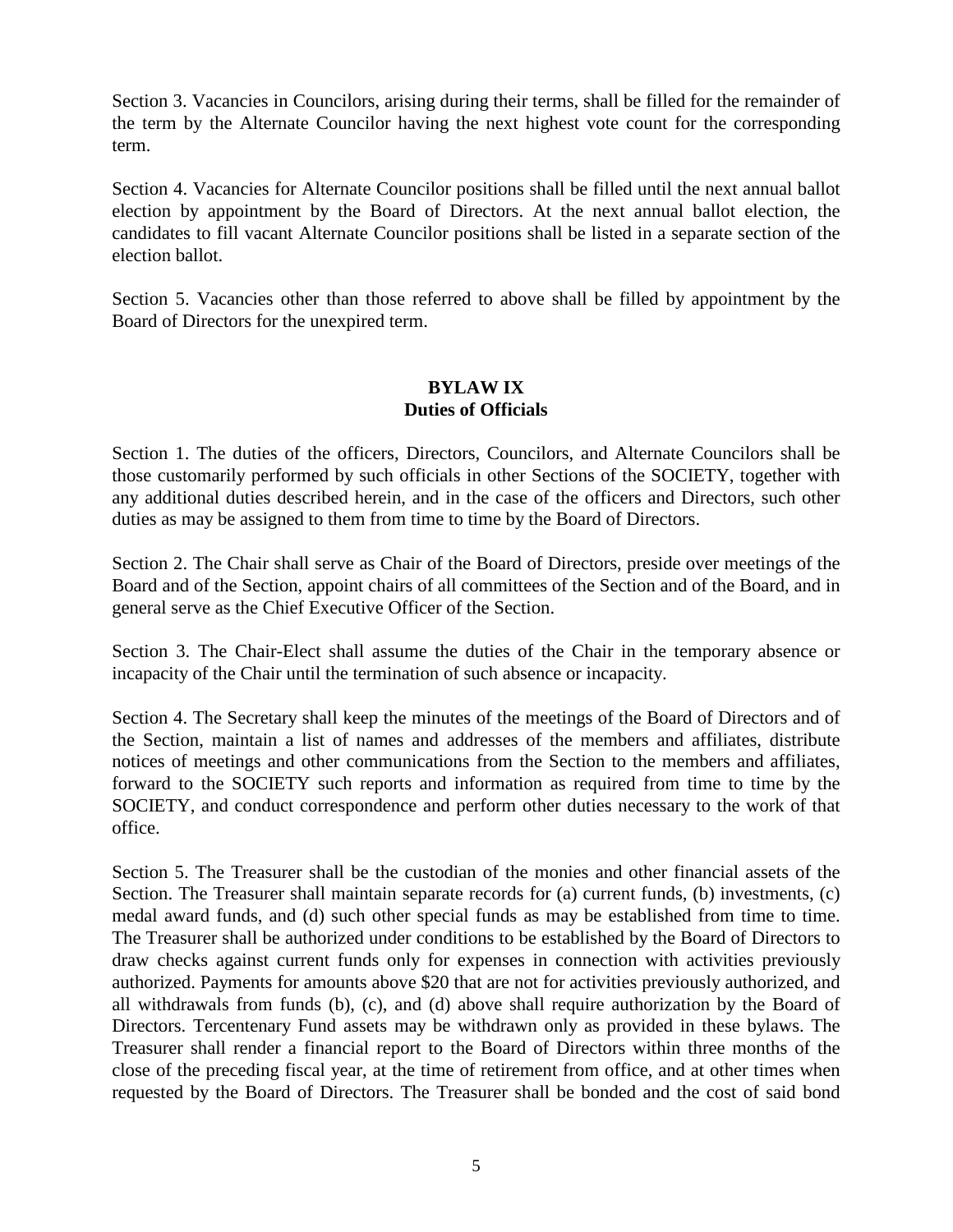borne by the Section. The Treasurer's reports and accounts shall be audited at least as often as yearly and also before a newly elected Treasurer takes office.

Section 6. The Board of Directors shall be the governing body of the Section, having full power to conduct, manage, and direct the business affairs and scientific activities of the Section, receive gifts tendered to the Section under such conditions as not to influence substantially any policy of the Section, determine the order of business at the Section meetings, determine the scientific programs, and decide all such matters affecting the Section's public relations, general policies, and activities as may be presented to the Board. A majority of the Board of Directors shall constitute a quorum for the transaction of business, except that the Executive Committee can transact business in the interims between meetings of the Board.

#### **BYLAW X Committees**

Section 1. The committees of the Section shall be:

- a. Auditing
- b. *The Indicator* Advisory
- c. Bylaws
- d. Membership
- e. Continuing Education
- f. Nichols Medal Jury
- g. Community Relations & Public Affairs
- h. Nominating
- i. Employment and Professional Relations
- j. Program
- k. Finance
- l. Safety
- m. STUDENT MEMBER

The chair of each committee shall be appointed by the Chair. Other committees may be appointed by the Chair.

Section 2. The duties of the several committees shall be those indicated by their names or customary in other Sections of the SOCIETY.

Section 3. The terms of office of all members of committees shall terminate on December 31, except that when the Board of Directors votes that continuity of membership of any committee is important to the financial or other affairs of the Section, the Board of Directors shall have the power to extend the term of membership on said committee for a period not to exceed three years. In such event, the Chair shall have the power to appoint members of said committee for varying lengths of terms not exceeding three years, so as to provide for appropriate yearly rotation of membership on the committee.

## **BYLAW XI Finances**

Section 1. Voluntary dues for any year may be assessed for the members of the Section by vote of the Board of Directors.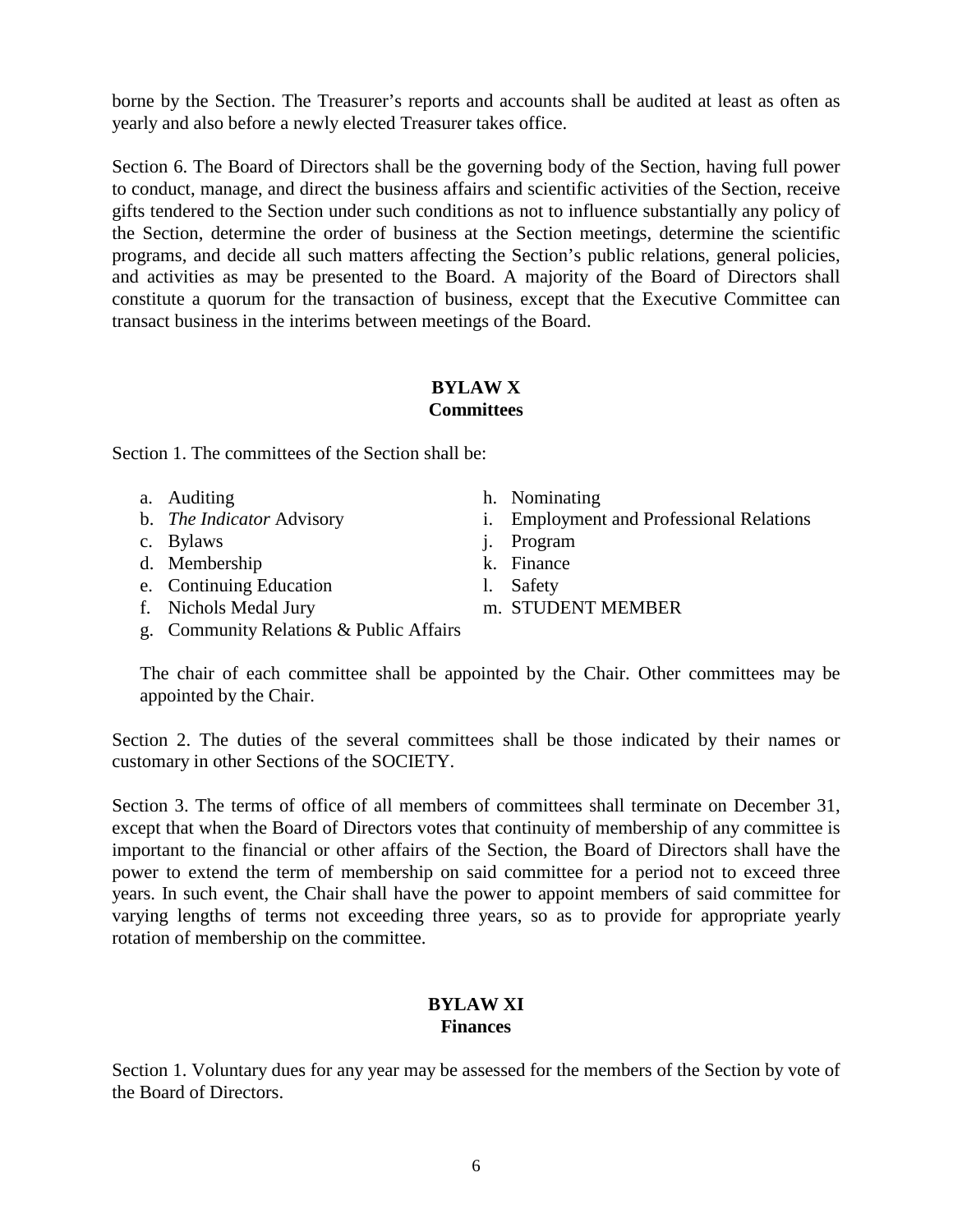Section 2. Local Section Affiliates shall pay dues at a rate determined by vote of the Board of Directors. In no instance shall the dues for the Local Section Affiliates be less than two dollars  $$2.00$ ).

Section 3. Assigned Society Affiliates of the Section may be assessed such voluntary annual Section dues as may be set by the Board of Directors.

Section 4. The fiscal year of the Section shall be the calendar year.

Section 5. Subsections and Topical Groups may not assess dues for members for any year unless such dues are specifically approved by the Board of Directors of the Section. Subsection and Topical Group affiliates may be assessed dues by Subsections and Topical Groups without prior approval of the Board of the Section.

## **BYLAW XII Publication**

The official publication of the Section shall be *The Indicator*. The Board of Directors is authorized to negotiate and execute contracts for its continued publication.

## **BYLAW XIII Meetings**

Section 1. The Board of Directors shall meet no less than four times a year.

Section 2. Subsections and Topical Groups shall meet no less than four times a year.

Section 3. The rules of order in the conduct of Section meetings not specifically provided in these bylaws or in the SOCIETY'S documents shall be the most recent edition of *Robert's Rules of Order Newly Revised*.

#### **BYLAW XIV Relations with Other Organizations**

Section 1. The Section may be and hereby is affiliated as a cosponsor with the Eastern Analytical Symposium, Inc., a corporation of the state of New York. This affiliation shall terminate five years after the initial authorization unless reauthorized by the Board of Directors, and may be terminated at any time prior to the end of the five-year authorization period by vote of the Board of Directors. The Section is not responsible for any indebtedness incurred on its behalf without the formal approval of the Board of Directors.

Section 2. The Section may become affiliated with other professional organizations in accordance with the provisions of the Constitution and Bylaws of the SOCIETY, subject to the approval of the Board of Directors of the Section and the Committee on Local Section Activities,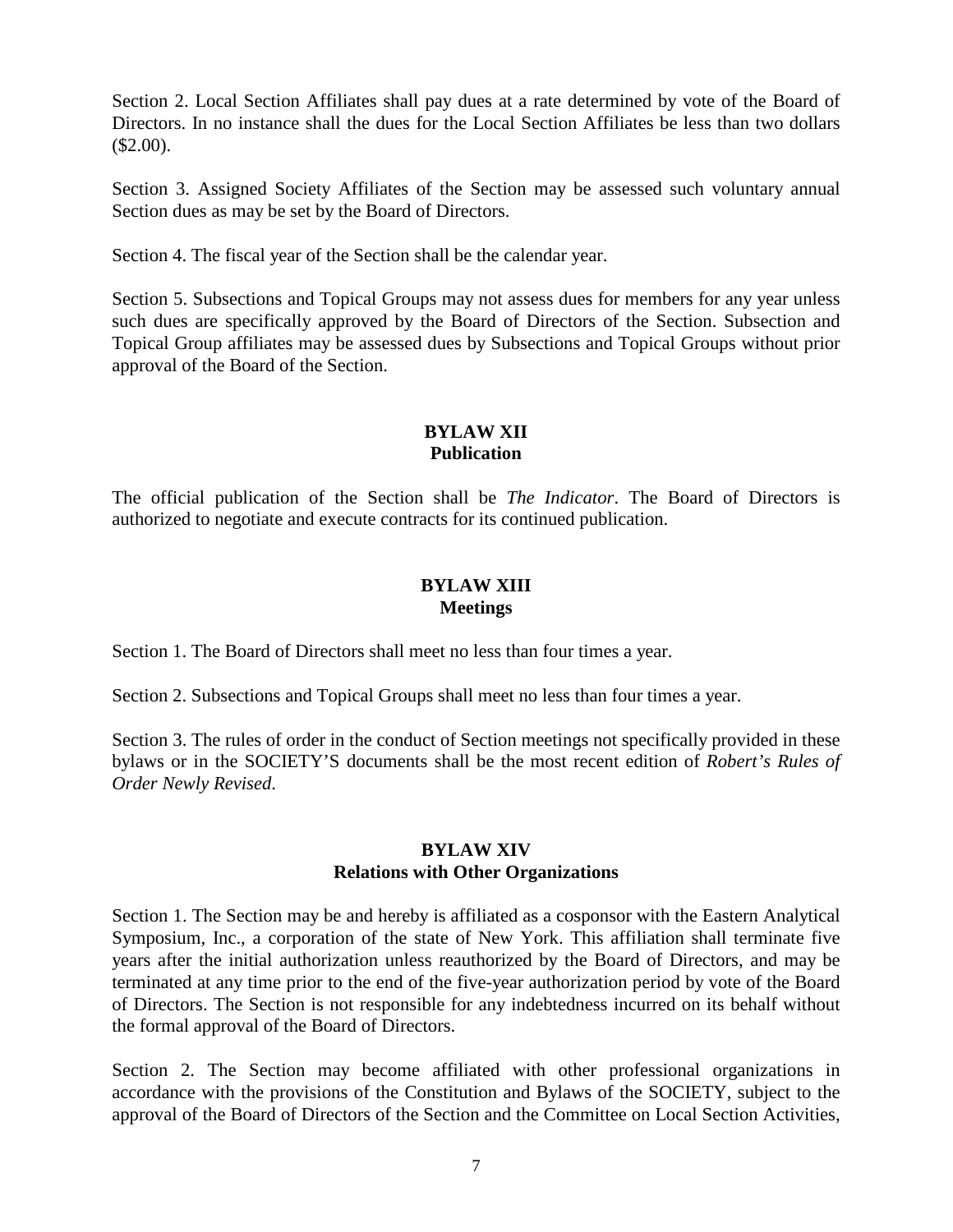acting for the Council of the SOCIETY. Such affiliation shall be for the purpose of organizing and holding joint meetings. The Section shall assume the duties and obligations inherent in such an affiliation. The Section may end such affiliation at any time by vote of the Board of Directors, but such action shall not take effect until after the conclusion of a joint meeting for which an obligation or commitment has previously been made. Unless terminated sooner, each affiliation shall terminate after five years unless reauthorized by the Board of Directors.

## **BYLAW XV Dissolution of the Section**

Upon dissolution of the Local Section, any assets of the Section remaining thereafter shall be conveyed to such organization then existent, within or without the territory of the Local Section, dedicated to the perpetuation of objects similar to those of the AMERICAN CHEMICAL SOCIETY, or to the AMERICAN CHEMICAL SOCIETY, so long as whichever organization is selected by the governing body of the Local Section at the time of dissolution shall be exempt under Section 501(c)(3) of the Internal Revenue Code of 1954 as amended or under such successor provision of the Code as may be in effect at the time of the Section's dissolution.

#### **BYLAW XVI Subsections**

Section 1. A Subsection for extending the work and furthering the objects of the Section may be authorized by the Board of Directors, with temporary status for one year, on receipt of a written petition of fifty members whose addresses on file with the SOCIETY are within the area proposed for the Subsection, provided the area is continuous and suitable for serving members therein.

Section 2. The bylaws of a Subsection shall be such as the Subsection chooses to enact subject to the limitation that they shall be consistent with the bylaws of the Section and the Constitution and Bylaws of the SOCIETY.

Section 3. Each Subsection, through appropriate officers, shall furnish promptly such information as may be required from time to time by the Directors of the Section, shall file an annual report of significant facts relating to the Subsection in good time for inclusion in the Section's annual report to the SOCIETY, and shall render a financial accounting annually and at other times upon request from the Board of Directors.

Section 4. After one year of operation of a Subsection in a successful manner, as judged by the Board of Directors, the Subsection shall have permanent status and continue as long as it renders service considered by the Board of Directors to be both effective and consistent with the objects of the Section.

Section 5. Funds shall be allocated by the Board of Directors, upon recommendation by the Finance Committee, to a Subsection for use in defraying expenses in connection with meetings, communication with its members, and other proper activities of the Subsection. The amount so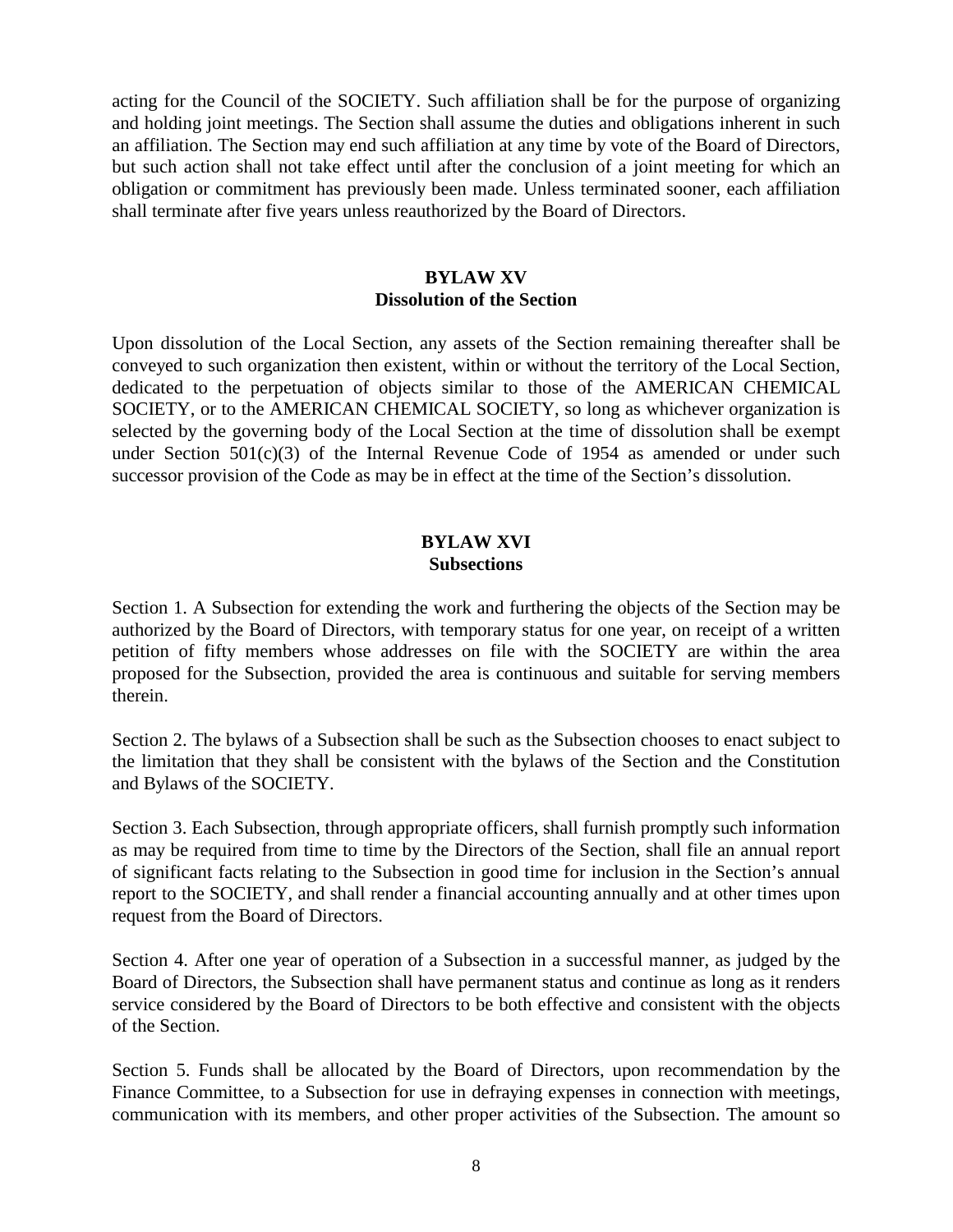allocated shall be that which is considered by the Directors to be appropriate in view of the needs and level of activity of the Subsection and the current income and expenses of the Section.

Section 6. Subsections may hold joint meetings with other technical or professional organizations at the discretion of their Boards of Directors.

# **BYLAW XVII Topical Groups**

Section 1. A Topical Group may be authorized by the Board of Directors, with temporary status for one year, on receipt of a petition of 50 members of the Section who state their interest in a specialized field of chemistry and their desire to form a Topical Group for activity in that field.

Section 2. After one year of operation of a Topical Group in a successful manner as judged by the Board of Directors, the Topical Group shall have permanent status and continue as long as it renders service considered by the Board of Directors to be both effective and consistent with the objects of the Section.

Section 3. The bylaws of a Topical Group shall be such as the Topical Group chooses to enact subject to the limitation that they shall be consistent with the bylaws of the Section and with the Constitution and Bylaws of the SOCIETY.

Section 4. Each Topical Group, through appropriate officers, shall furnish reasonably promptly such information as may be required at any time by the Board of Directors, shall file therewith an annual report of significant facts relating to the Topical Group in good time for inclusion in the Section's annual report to the SOCIETY, and shall render a financial accounting annually and at other times upon request from the Board of Directors.

Section 5. Funds may be allocated by the Board of Directors to a Topical Group for use in defraying expenses in connection with meetings, communication with its members, and other proper activities of the Topical Group. The amount so allocated shall be that which is considered by the Board of Directors to be appropriate in view of the needs and level of activity of the Topical Group and of the current income and expenses of the Section.

Section 6. Topical Groups may hold joint meetings with other technical or professional organizations with the approval of the Board of Directors or the Executive Committee.

#### **BYLAW XVIII Rules for the Administration of the Tercentenary Fund**

Section 1. The Tercentenary Fund, hereinafter called the "Fund", consists of a sum of \$6,000 in cash turned over to the SOCIETY's New York Section, Inc., by agreement of the contributors to the Chemical Industries Tercentenary, plus accretions thereto.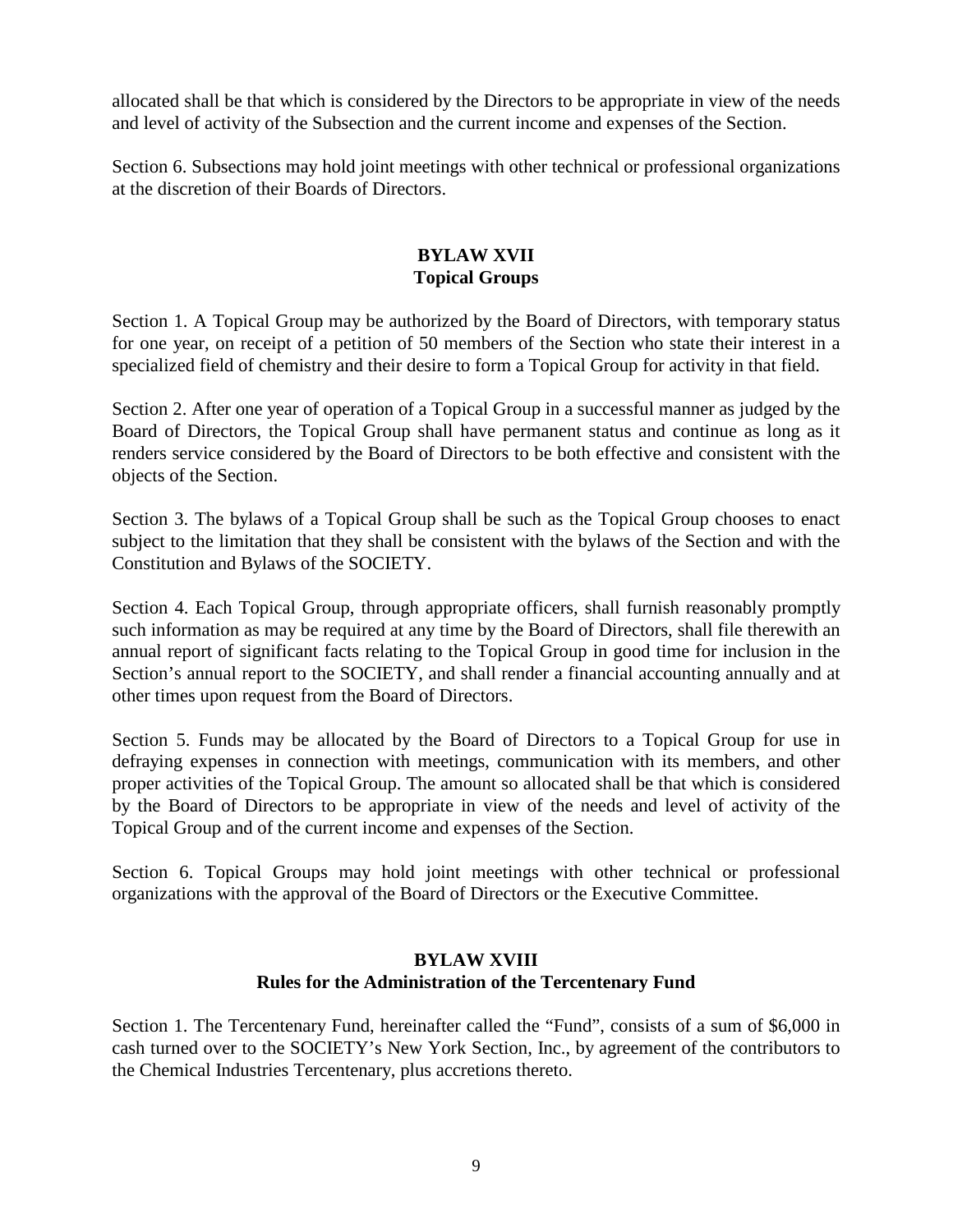Section 2. The income from the Fund is to be used for the promotion of continued good will toward the chemical industry and for such other purposes as will be helpful to the industry as a whole, as the Board of Directors may in its discretion decide.

Section 3. Withdrawals for these purposes from the income of the Fund shall be made only with the explicit authorization of the Board of Directors.

Section 4. No withdrawals from the Fund shall be made from the principal thereof.

Section 5. The actual care and safekeeping of the cash, securities, and the like belonging to the Fund shall be the duty of the Treasurer. For this purpose the Treasurer shall be adequately bonded and the fee for the bond shall be a proper charge against the income of the Fund. The Treasurer shall keep the records and accounts of the Fund and shall be responsible to the Board of Directors for the administration of the Fund in conformance with these rules. The Treasurer shall report on request to the Board of Directors or its proper representatives. The Treasurer alone shall be empowered to make deposits in, or to draw checks against bank accounts of the Fund, and to authorize the purchase or sale of securities or other assets for the account of the Fund, but shall not exercise these powers without explicit authorization from the Board of Directors. Given such authorization, the Treasurer shall not be liable for the propriety of such acts.

# **BYLAW XIX Nichols Medal Award**

Section 1. The Nichols Medal, founded in 1902 by William H. Nichols of New York for the purpose of stimulating original research in chemistry and known as the "William H. Nichols Medal", may be presented annually by the Section.

Section 2. The Award shall be made by a majority vote of the Jury of Award of the William H. Nichols Medal, hereinafter referred to as the "Jury." Only investigators who have published a significant and original contribution in the field of chemistry during the five calendar years next preceding the presentation meeting shall be eligible for consideration by the Jury.

Section 3. The recipient of the Medal shall receive the Medal and deliver an address, preferably at a spring meeting of the Section, unless physically unable to attend.

Section 4. The Jury shall consist of five members. All of them at the time of the Award shall be members of the Section. The members of the Jury shall be appointed annually by the Chair and the appointments announced in the Section's publication. The Jury shall be composed of the Chair of the Section, the Chair-Elect, and the three next preceding and eligible and available Past Chairs of the Section, with such eligibility and availability to be determined by the Executive Committee. Each member shall have but one vote, which cannot be cast by proxy. The Past Chair serving on the Jury, whose term as Chair of the Section was earliest, shall be Chair of the Jury. The Secretary of the Section shall be the Secretary of the Jury but shall have no vote. Four members shall constitute a quorum. A candidate must receive at least three votes to be selected as the Award recipient.